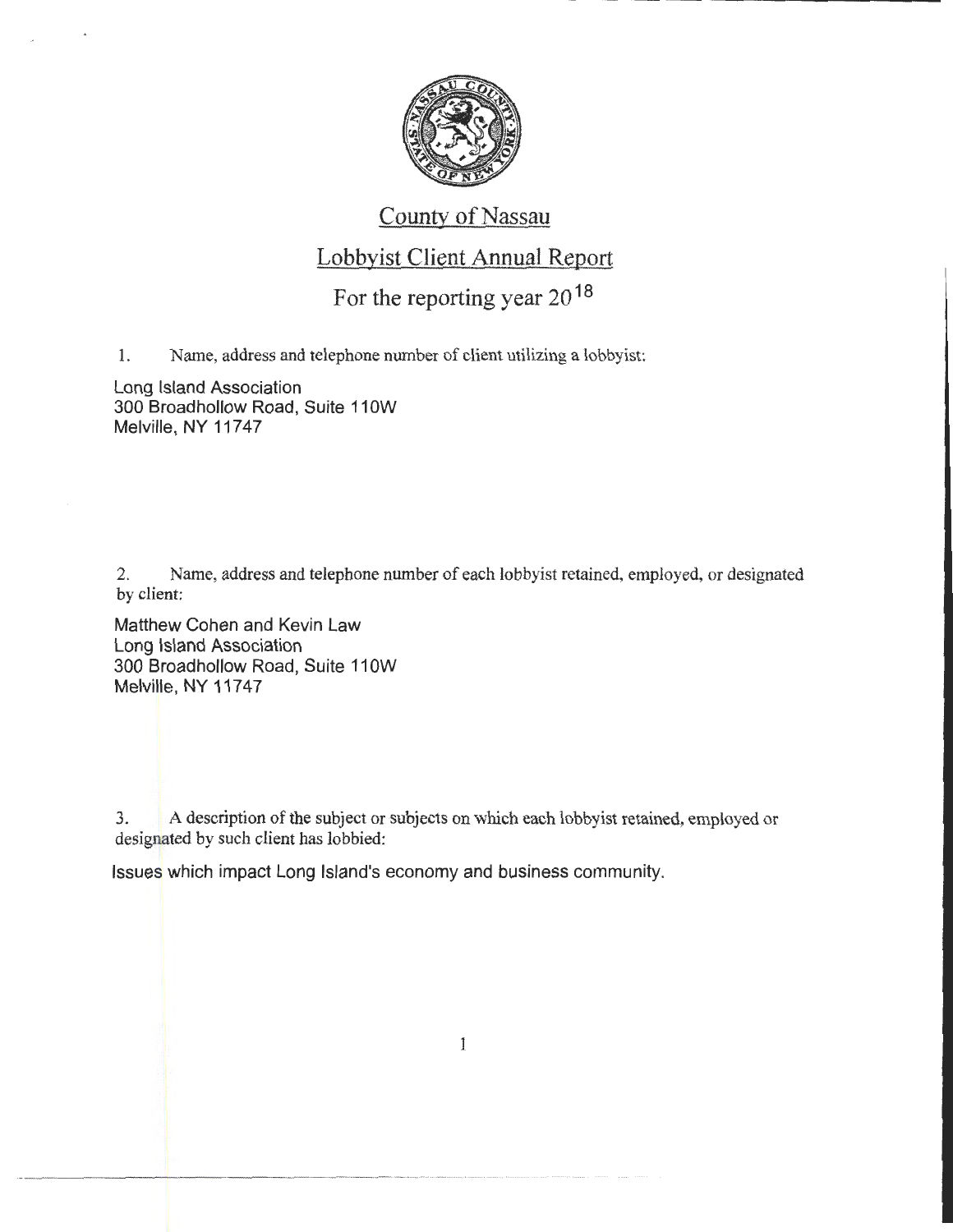4. Names of the persons and agencies before which such lobbyist has lobbied:

Nassau County Executive Nassau County Legislature Nassau County Department and Agency Heads

5. List below the expenses paid or incurred in relation to the lobbyist( s) retained by client or for any other lobbying:

| Amount   | Details                                 |
|----------|-----------------------------------------|
| \$25,000 | Salaries related to lobbying activities |
|          |                                         |
|          |                                         |
|          |                                         |
|          |                                         |
|          |                                         |
|          |                                         |
|          |                                         |
|          |                                         |
|          |                                         |
|          |                                         |
|          |                                         |
|          |                                         |
|          |                                         |
|          |                                         |
|          |                                         |

2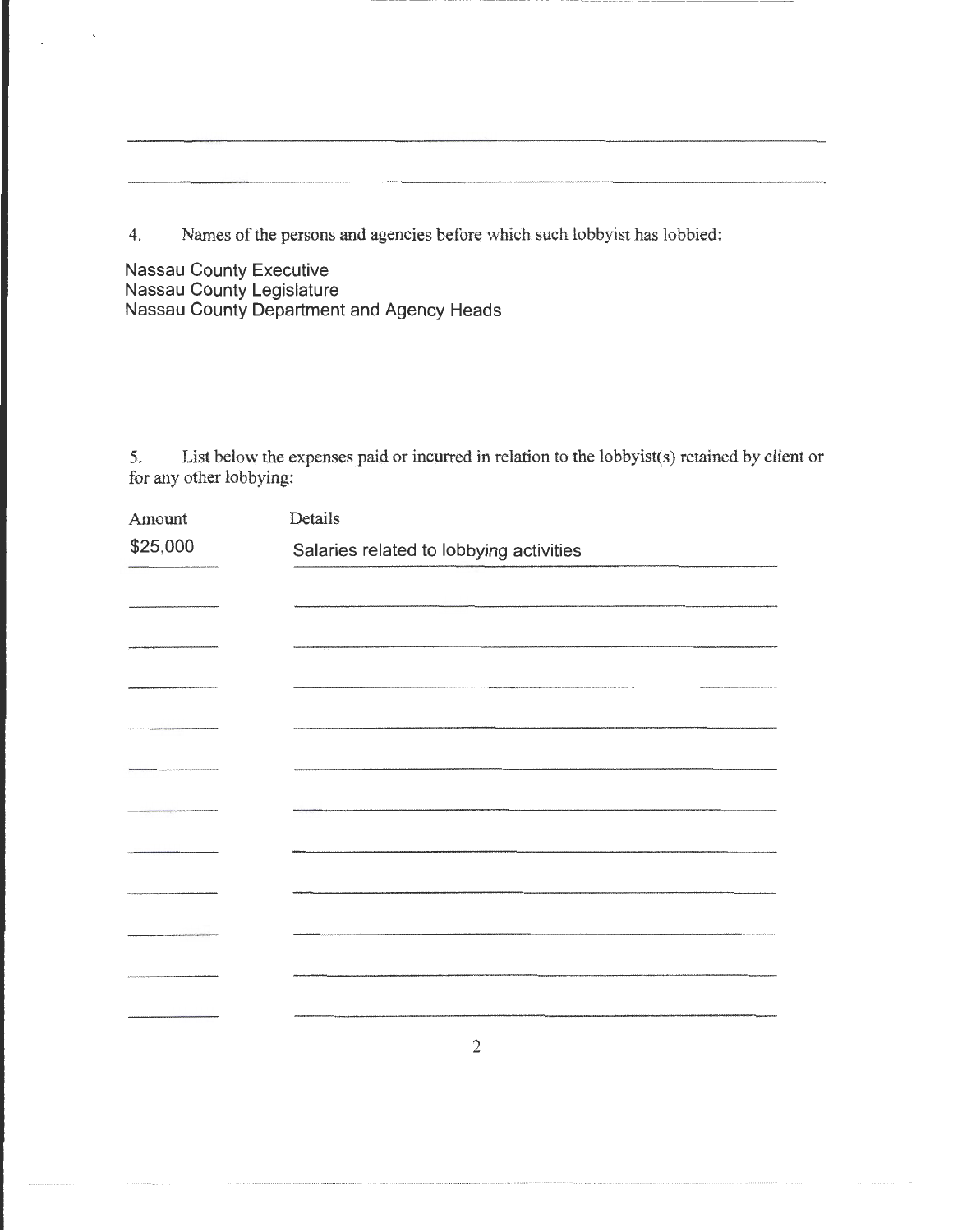6. List below the cumulative total amounts expended or incurred on lobbying throughout the prior year:

\$25,000

I understand that copies of *this* form will be sent to the Nassau County Department of Information Technology (''IT") to be posted on the County's website.

I also understand that upon termination of retainer, employment or designation I must give written notice to the County Attorney within thirty (30) days of termination.

VERIFICATION: I certify that all statements made on this statement are true, correct and complete to the best of my knowledge and belief and I understand that the willful making of any false statement of material fact herein will subject me to the provisions of law relevant to the making and filing of false instruments and will render such statement null and void.

| Dated: 1/15/19<br>Signed:<br>Print Name: Matthew Cohen<br>Vice President of Government Affairs & Communications<br>Title: |
|---------------------------------------------------------------------------------------------------------------------------|
|                                                                                                                           |
| STATE OF NEW YORK)                                                                                                        |
| SS:                                                                                                                       |
| COUNTY OF NASSAU)                                                                                                         |
| Sworn to before me this                                                                                                   |
| , 2019<br>Day of                                                                                                          |
| NOTARY PUBLIC                                                                                                             |
|                                                                                                                           |
| KRISTIN M. KELLY<br>NOTARY PUBLIC-STATE OF NEW YORK<br>No. 01EE6164022                                                    |
| Caudified in Suffolk County                                                                                               |

3

1·1y CQi111l\l,Sh.ll\ !:XPihH April 09, *j\_\_o* 17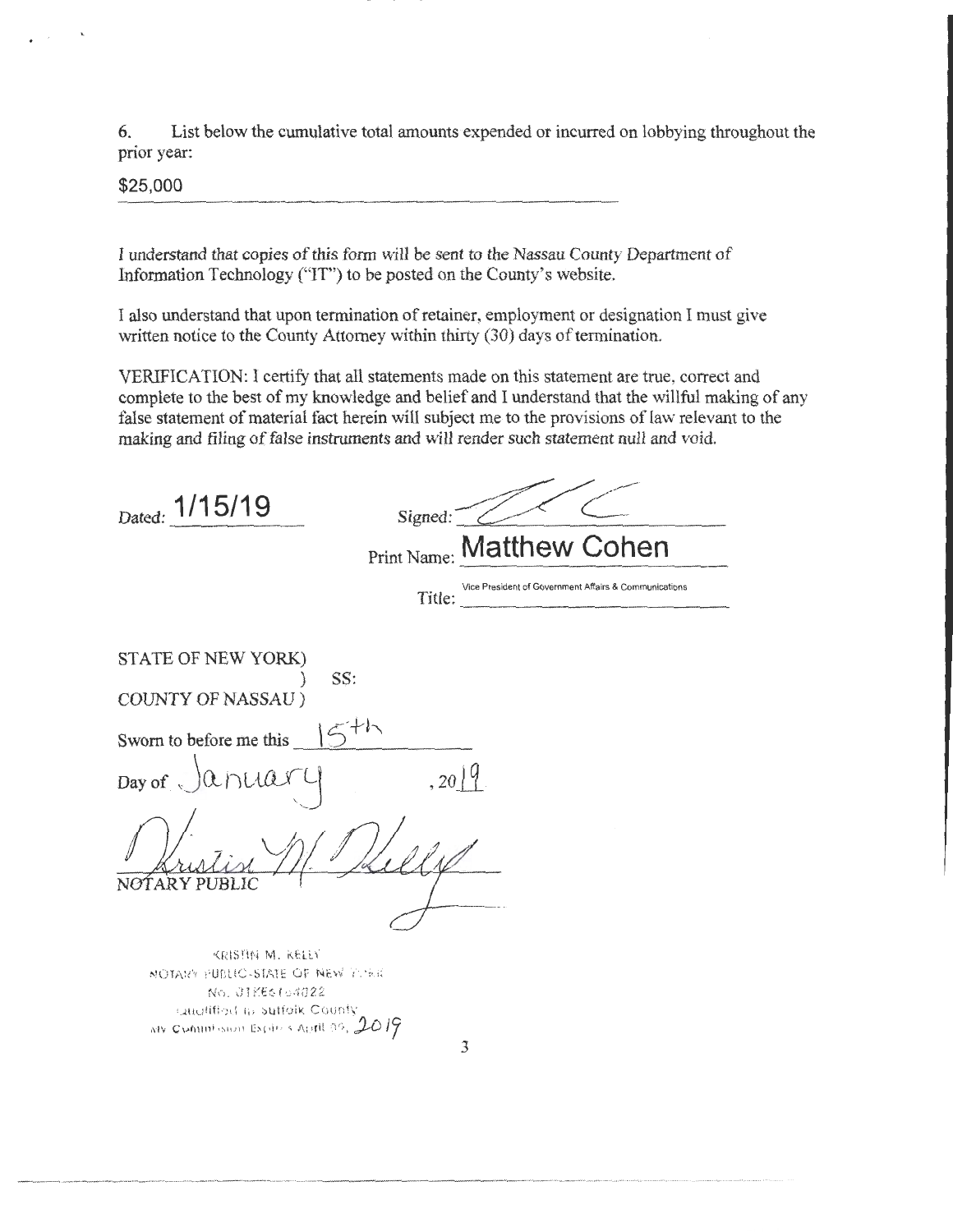

#### County of Nassau

#### Lobbyist Annual Report

### For the reporting year 20<sub>18</sub>

1. Name, address and telephone number of lobbyist(s)/lobbying organization as it appears on Lobbyist Registration and Disclosure Form:

Matthew Cohen and Kevin Law Long Island Association 300 Broadhollow Road, Suite 110W Melville, NY 11747

(631) 493-3002

2. Name, address and telephone number of client(s) by whom, or on whose behalf, the lobbyist is retained, employed or designated:

Long Island Association 300 Broadhollow Road, Suite 110W Melville, NY 11747

(631) 493-3002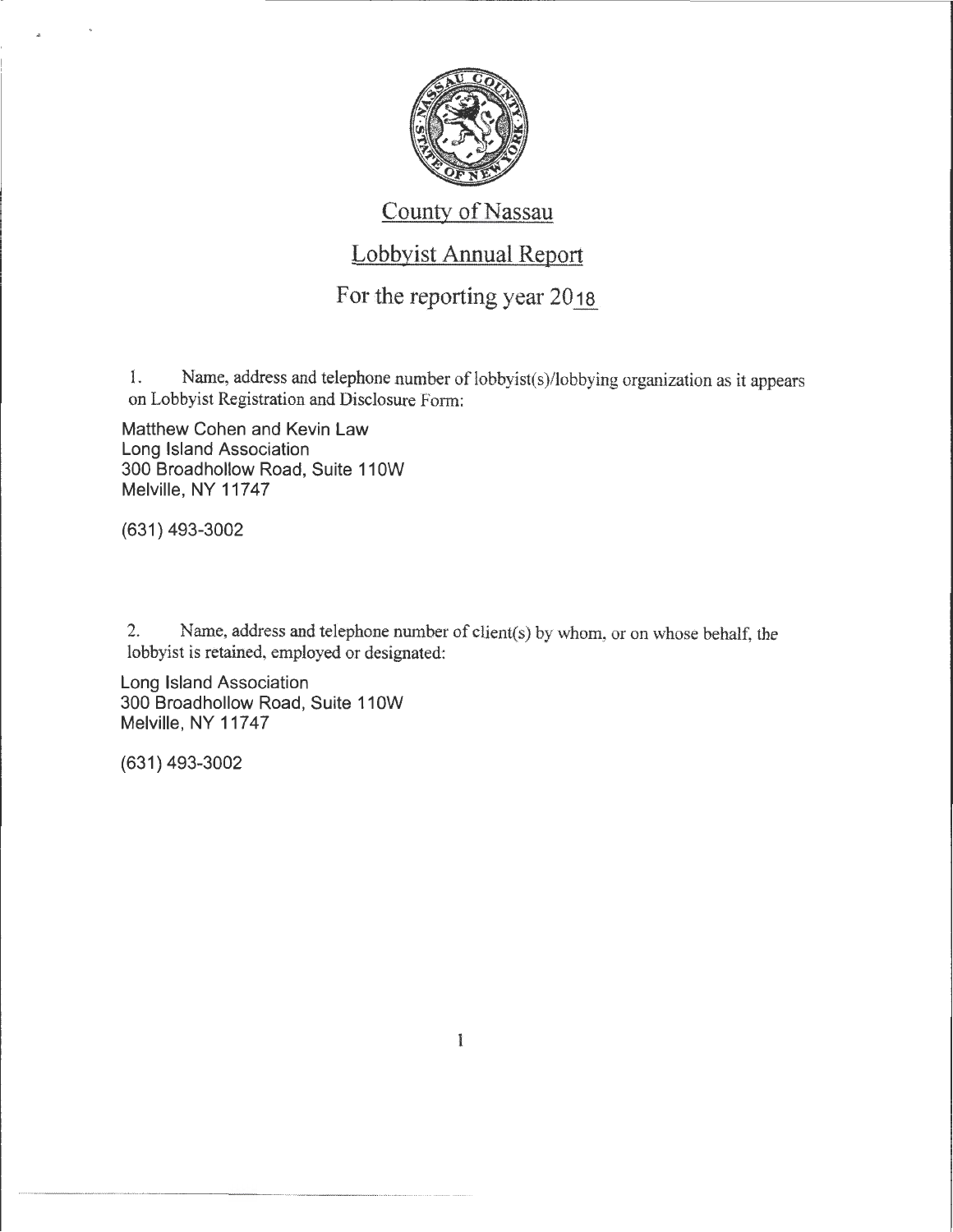3. A description of the subject or subjects on which each lobbyist retained, employed or designated by such client has lobbied:

Issues which impact Long Island's economy and business community.

4. Names of the persons and agencies before which such lobbyist has lobbied:

Nassau County Executive Nassau County Legislature Nassau County Department and Agency Heads

5. List below amounts for any compensation paid or owed to the lobbyist during the prior year for the purposes of lobbying. Such amounts shall be detailed as to amount, to whom paid and for what purpose.

| Amount<br>\$25,000 | Details<br>Salaries related to lobbying activities |
|--------------------|----------------------------------------------------|
|                    |                                                    |
|                    |                                                    |
|                    |                                                    |
|                    |                                                    |
|                    |                                                    |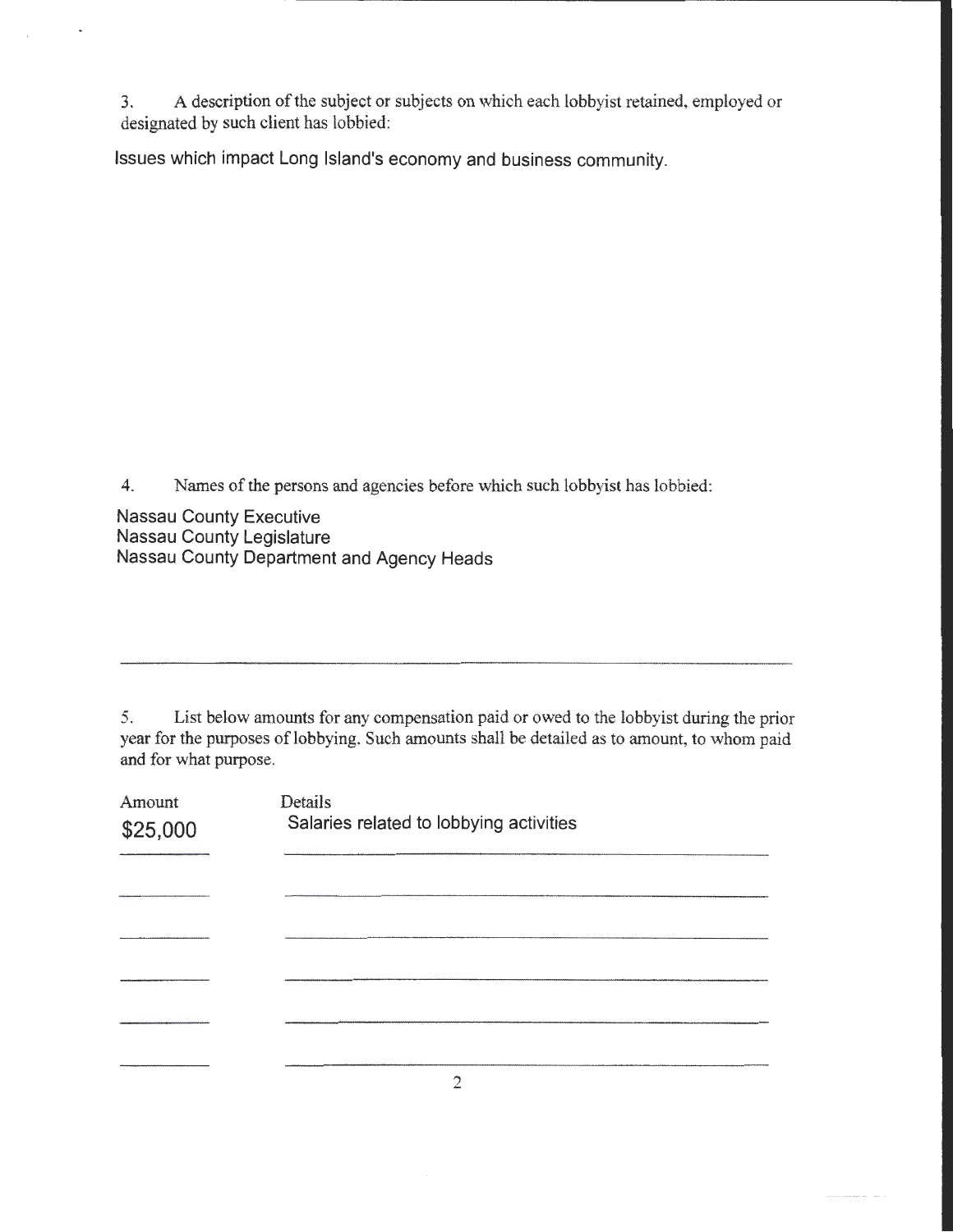| TO DO DE DE DE DESEMBORADO DE MARCA EL DISTINADO DE MARCA EL DISTINADO DE MARCA EL DISTINADO DE MARCA EL DISTINADO DE MARCA EL DISTINADO DE MARCA EL DISTINADO DE MARCA EL DISTINADO DE MARCA EL DISTINADO DE MARCA EL DISTINA |  |
|--------------------------------------------------------------------------------------------------------------------------------------------------------------------------------------------------------------------------------|--|
|                                                                                                                                                                                                                                |  |
|                                                                                                                                                                                                                                |  |
|                                                                                                                                                                                                                                |  |
|                                                                                                                                                                                                                                |  |

 $\ddot{\phantom{0}}$ 

6. List below the cumulative total amounts earned for lobbying throughout the year: **\$25,000** 

7. List below the expenses incurred or expensed by lobbyist for the purpose of lobbying:

| Amount | Details |
|--------|---------|
| N/A    | N/A     |
|        |         |
|        |         |
|        |         |
|        |         |
|        |         |
|        |         |
|        |         |
|        |         |
|        |         |
|        |         |
|        |         |
|        |         |
|        |         |

............................. \_ ................ --... -. - - ---